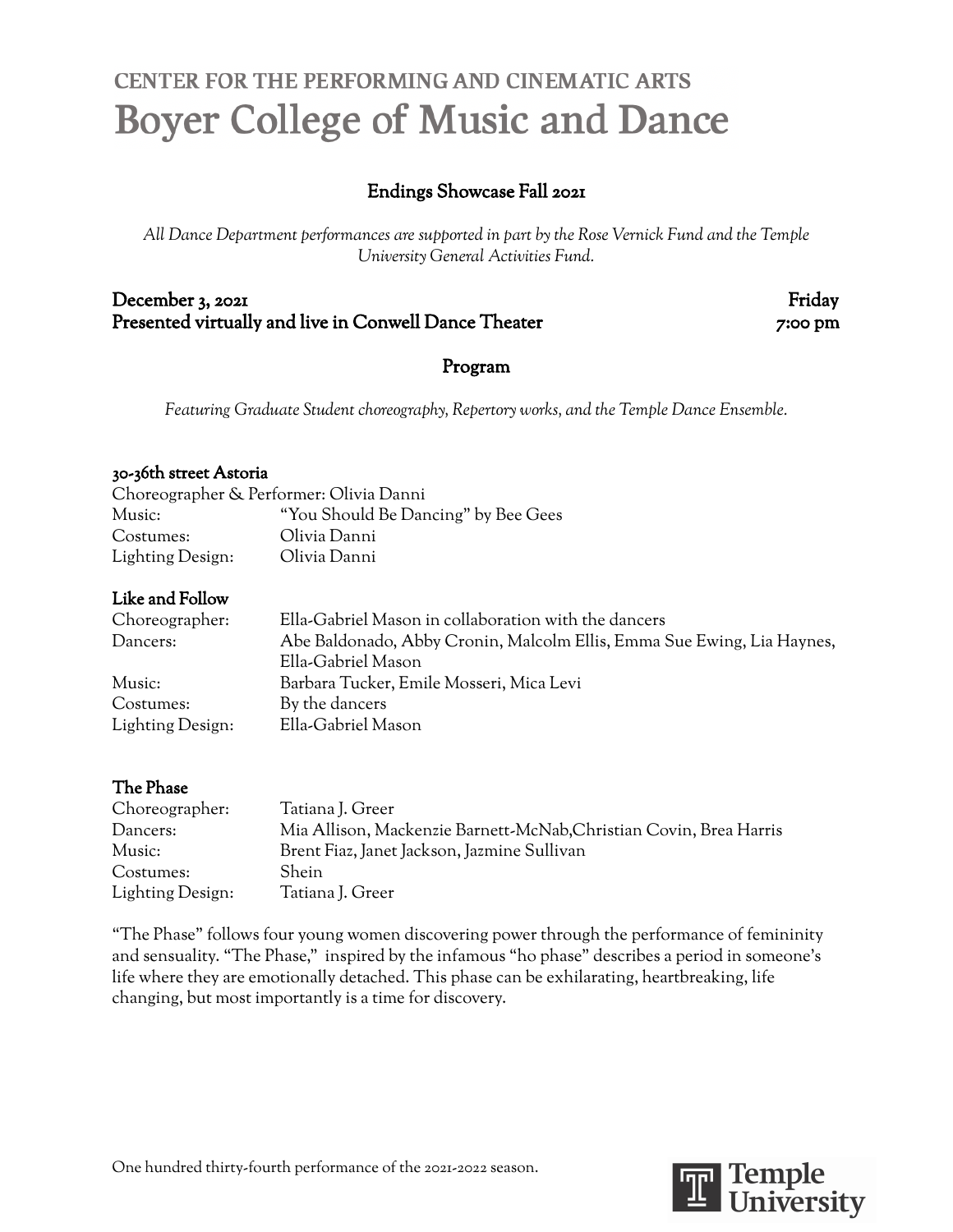## Mino (For our Mother-Warriors)

(work in progress) Choreographer: Dr. yaTande Whitney V. Hunter in collaboration with Ensemble Dancers Temple Dance Ensemble Dancers: Nicolette C Chiaravalloti, Serena Maximilien, Megan Paglione Music: Christian Scott aTunde Adjuah Costumes: yaTande Whitney V. Hunter Lighting Design: Laurie Benoit

In the Fon language of ancient Dahomey, present-day Benin "Mino" means "my mother." The work honors the strength and "fight" of our mothers and women against the tyranny of the past and present.

#### necessary small talk

| Choreographer & Dancer: Nadia Ureña |                    |
|-------------------------------------|--------------------|
| Costumes:                           | Nadia Ureña        |
| Lighting Design:                    | Ella-Gabriel Mason |

"I had learned bit by bit the art of meeting people with a straight face—no, that's not true: I have never been able to meet anyone without an accompaniment of painful smiles…What I had acquired was the technique of stammering…the necessary small talk." - Osamu Dazai, *No Longer Human*

| $2020$ (Repertory II) |                                                                                                                                               |
|-----------------------|-----------------------------------------------------------------------------------------------------------------------------------------------|
| Choreographer:        | Marion Ramirez                                                                                                                                |
| Dancers:              | Mackenzie Barnett, Robyn Bellah, Abigail Rose Cronin, Malcolm Ellis, Lesly<br>L. Fernandez, Connor William McKean, Courtney Raquel Richardson |
| Music:                | Arvo Pärt, soundscore assembled and edited by Bunhay Lim                                                                                      |
| Costumes:             | Marion Ramirez and the dancers                                                                                                                |
| Lighting Design:      | Laurie Benoit                                                                                                                                 |

Special thanks to all the wonderful dancers for their creative and personal contributions to this piece, including the participation of Macie Werntz. We investigated our personal and collective experiences from living through the year 2020. We spent time processing, sensing, reflecting on the remaining landscapes that still move within us. Finding clarity was a common theme as we related to each other and ourselves.

# | INTERMISSION |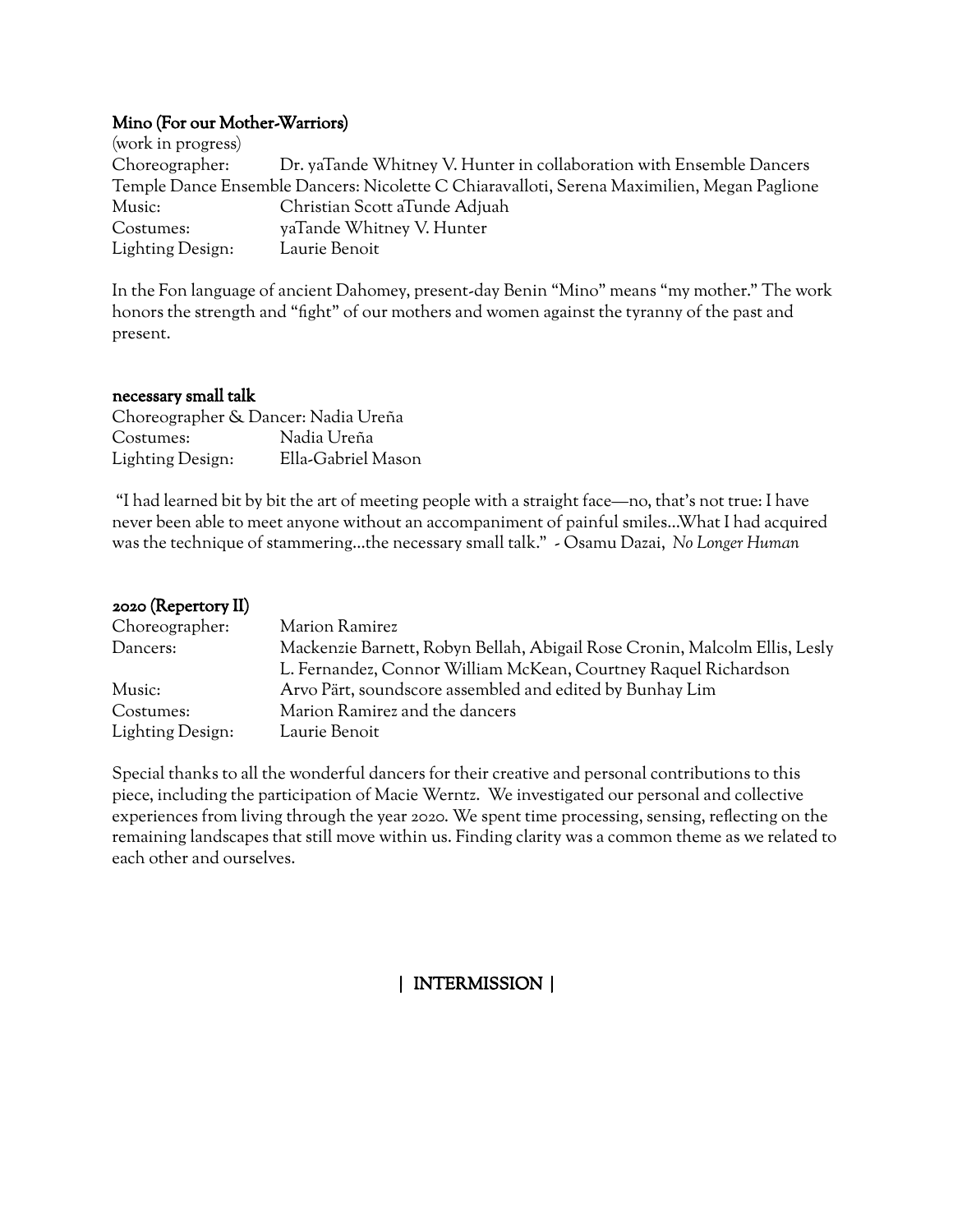|                  | $\ldots$ . The contract of the contract of the contract of the contract $\alpha$ is the contract of $\alpha$ and $\alpha$ |
|------------------|---------------------------------------------------------------------------------------------------------------------------|
| Choreographer:   | Viji Rao                                                                                                                  |
| Dancers:         | Caroline Healy, Claire Margaret, Mia Luehrmann, Michaela Delaney, Olivia                                                  |
|                  | Martin, Sabrina K Miller, Shacile Harrison.                                                                               |
| Music:           | Anand Shankar, traditional compositions by Kiran Subramanyam, Antara                                                      |
|                  | and Jaykumar.                                                                                                             |
| Costumes:        | Viji Rao                                                                                                                  |
| Lighting Design: | Laurie Benoit                                                                                                             |
|                  |                                                                                                                           |

## Mudra, a traditional Indian dance Bharatanatyam presentation (Repertory I)!

Mudra revolves around dimensions in classical Bharatanatyam dance form. The performance highlights the inner mechanism of Indian visual culture through linkages between the visual and performing arts, and sacred practices and lyrical expressions.

## Coming Down

| Choreographer:   | CJ Whitmire                                                            |
|------------------|------------------------------------------------------------------------|
| Dancers:         | Melanie Smith, Nicolette Chiaravalotti, Rachel Finz, Lauren Spaulding, |
|                  | Bailey Lychoc, Kourtney Kukowski                                       |
| Costumes:        | By the dancers                                                         |
| Music:           | "When I R.I.P" & "Mount Everest" by Labrinth                           |
| Lighting Design: | CJ Whitmire                                                            |

#### Items

| Choreographer & Dancer: Yuying Chen |              |
|-------------------------------------|--------------|
| Costume:                            | Yuying Chen  |
| Music:                              | Dave Holland |
| Lighting Design:                    | Yuying Chen  |

## Like Wildfire

| Choreographer:   | Connor Cook                                                           |
|------------------|-----------------------------------------------------------------------|
| Dancers:         | Abe Baldonado, Ann Chernigoff, Abby Cronin, Ella Gabriel, Brea Harris |
| Music:           | Mark Korven, Morgan Kelly Moss                                        |
| Costumes:        | By the dancers                                                        |
| Lighting Design: | Abe Baldonado                                                         |

This piece was inspired by the Dancing Plague of 1518. It contains music from the score of the film *The Witch* as well as an original composition by Temple student Morgan Kelly Moss.